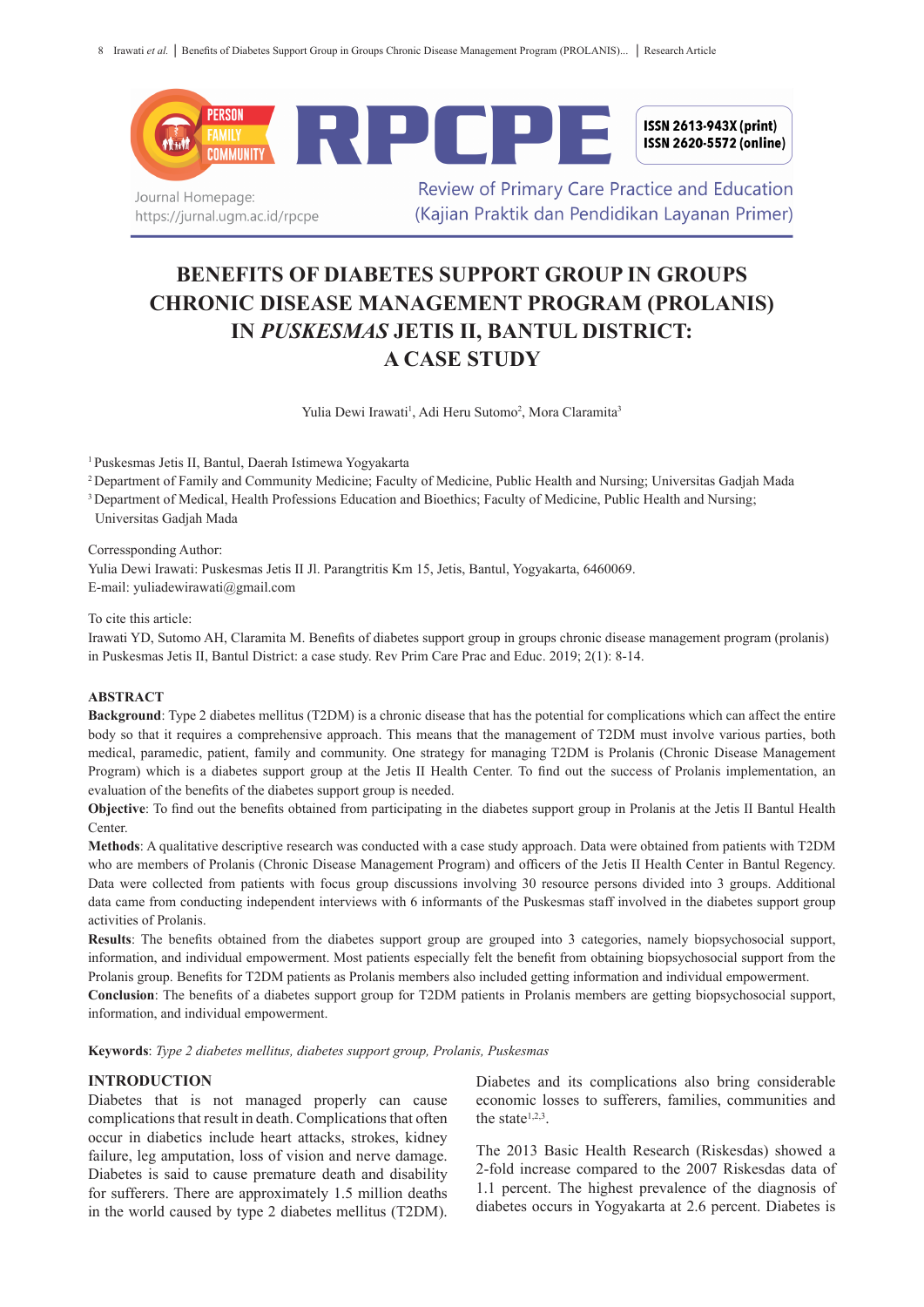among the top 10 most common diseases in outpatient polyclinics in all Puskesmas in Bantul Regency, including in Jetis  $II<sup>4,5</sup>$ .

Management of T2DM is associated with the unhealthy lifestyle of patients so that changes in behavior or lifestyle of diabetic patients are needed to achieve better management outcomes. One strategy to change the behavior or lifestyle of diabetic patients is by using a support group<sup>6,7,8</sup>.

The form of the support group for diabetic patients in the Puskesmas is a diabetes support group. This support group conducts several group activities that are routinely done in Prolanis (Chronic Disease Management Program). Prolanis activities refer to the patient-centered care approach which makes patients' needs prioritized in managing diabetes<sup>9</sup>. The results of the study by Hermansyah and Yulistika reported that the patients' knowledge of Prolanis was very good (94%) so that the condition of the blood sugar in Prolanis patients was well controlled<sup>10</sup>.

Prolanis activities have been held regularly since 2015 at the Jetis II Bantul Health Center. Activities offered in Prolanis include medical consultation, group education, a reminder through reminder SMS gateway, home visit, group activities, and monitoring health status $11$ .

From the results of the preliminary study, it was reported that the target given by BPJS to Prolanis activities in Puskesmas was 50% or more of patients with T2DM. Jetis II Bantul Health Center has exceeded the target of 70%. However, this achievement is not yet in line with the expectations of the vision and mission of Healthy Indonesia 2025. There are still many patients with T2DM in Jetis II Bantul Health Center who have not actively participated in Prolanis, the remaining 30% of which are problems in achieving the vision and mission of Healthy Indonesia 2025.

The role of the diabetes support group is explained in the study that for respondents who do not have a support group, improvements in health status that occur at the beginning of therapy do not last long, and usually decrease within 6 months, while respondents who have support groups are better able to maintain or even improve their health status<sup>12</sup>. Findings showed that the level of knowledge and medication adherence in patients who follow support groups such as the diabetes support group is higher than the group of patients who do not follow the diabetes support  $group<sup>13</sup>$ .

Regularly, diabetes support groups have been conducted at the Jetis II Bantul Health Center implementing Prolanis, but there are still many patients with T2DM who have not used these service facilities optimally. There has never been an evaluation of the benefits of a diabetes support group at Jetis II Health Center. For this reason, an evaluation is needed to determine the success of Prolanis as a diabetes support group. Based on the background described, this study aimed to find out the benefits of the diabetes support group in the Prolanis group (Chronic Disease Management Program) at the Jetis II Health Center, Bantul Regency.

# **RESEARCH METHODS**

This study was a qualitative research with a case study design. The case study method was used in this study to explore situations that illustrate the implementation of the diabetes support group in Prolanis at the Jetis II Bantul Health Center.

The subjects of the study were T2DM patients in the Prolanis group and health workers involved in Prolanis, namely 1 Head of Community Health Center, 1 Prolanis officer, 1 Doctor, 1 Health Analyst, 1 Nutritionist, and 1 Pharmacist. Focus Group Discussion (FGD) was conducted with T2DM patients who are Prolanis group members. For health workers we conducted in-depth interviews. All results of the activities and data collection process were documented with recordings.

Patients with T2DM in the Prolanis group consisted of 30 people divided into 3 FGD groups, each group with 10 people (Table 1).

| No | <b>Characteristics</b>      |                          | <b>Total</b>   |
|----|-----------------------------|--------------------------|----------------|
|    | Gender                      | Man                      |                |
|    |                             | Woman                    | 29             |
| 2  | Age                         | $> 55$ Years             | 15             |
|    |                             | 45-55 Years              | 13             |
|    |                             | 31-44 Years              | 2              |
|    |                             | 18-30 Years              |                |
| 3  | Education                   | No taking education      | $\mathbf{2}$   |
|    |                             | <b>Elementary School</b> | 16             |
|    |                             | Junior High School       | 6              |
|    |                             | Senior High School       | 6              |
| 4  | How long as Prolanis member | >1 Years                 | 18             |
|    |                             | $<$ 1 Year               | 12             |
| 5  | Guarantee Ownership         | <b>JKN PBI</b>           | 25             |
|    |                             | <b>JKN Non PBI</b>       | $\overline{2}$ |
|    |                             | <b>JKN</b> Self          | $\overline{2}$ |
|    |                             | <b>Another Guarantee</b> |                |
|    |                             | None                     |                |

## **Table 1. Characteristics of FGD Participants**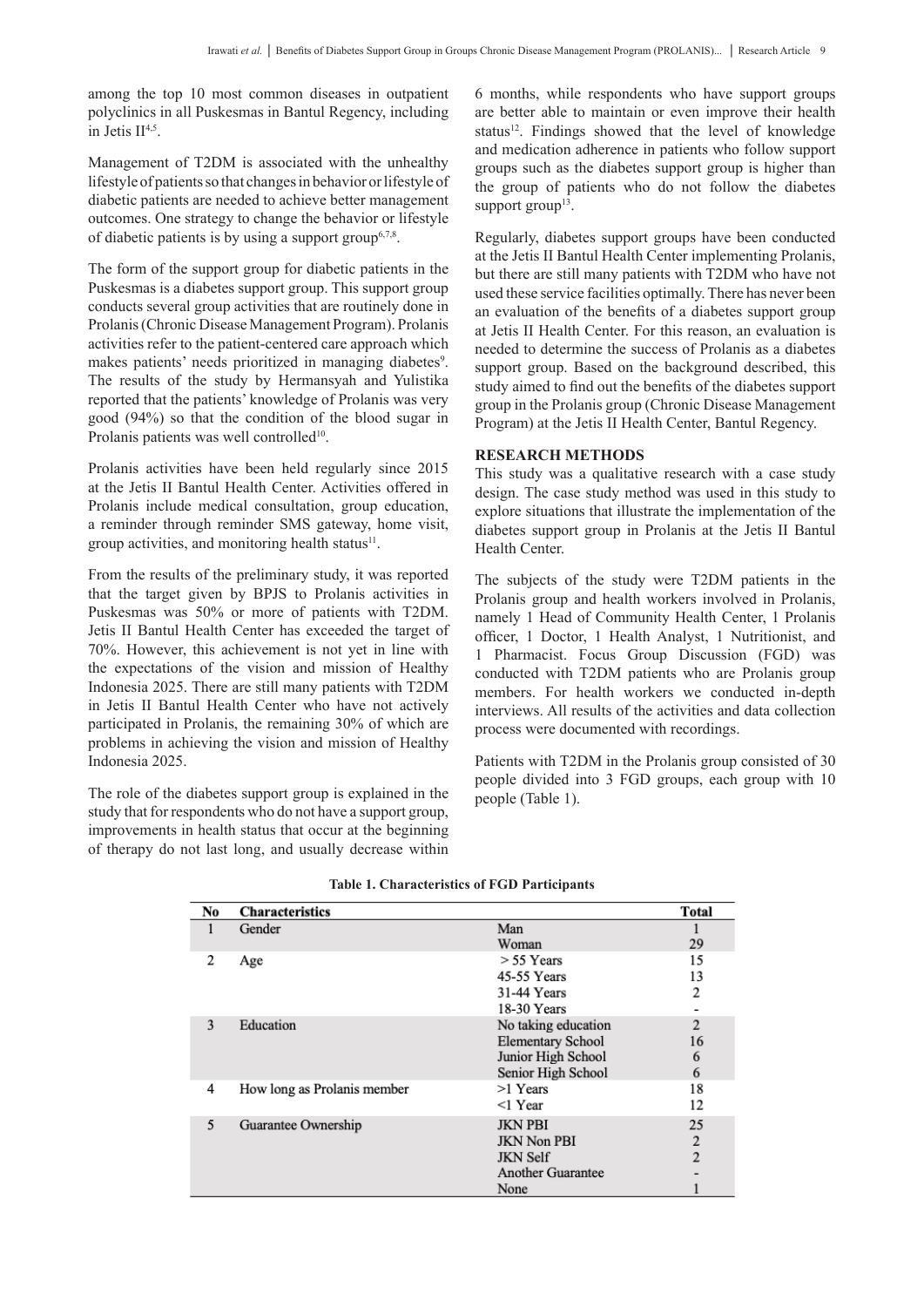The Focus Group Discussion guide was as follows:

- 1. What is the description of the implementation of the diabetes support group at the Jetis II Bantul Health Center?
- 2. What are the benefits of joining a Prolanis group?
- 3. How do health workers conduct Prolanis service delivery?
- 4. How are the facilities available for implementing Prolanis?
- 5. What are the obstacles or obstacles to implementing Prolanis?

Among the health center staff, in-depth interviews were done with the following in-depth interview guide:

- 1. What is the description of the implementation of the diabetes support group at the Jetis II Bantul Health Center?
- 2. What are the benefits of joining a Prolanis group?
- 3. How do health workers conduct Prolanis service delivery?
- 4. How are the facilities available for implementing Prolanis?
- 5. What are the obstacles to implementing Prolanis?

The validity of the data was reached by making data retrieval through utilizing sources outside the data that have been used as sources in the previous data collection<sup>14</sup>. Triangulation in testing credibility involved checking data from various sources, various ways, and various times<sup>15</sup>. In this study, the triangulation technique used source triangulation, namely data collection from 2 different sources, the T2DM patients and Puskesmas officers.

There are three main components that must be considered in the analysis of qualitative data, namely data reduction, data presentation and conclusion or verification $14.15$ .

#### **RESULTS**

This qualitative study aimed to describe the benefits of the diabetes support group in patients with T2DM in the Prolanis group (Chronic Disease Management Program) at the Jetis II Bantul Health Center. Data from the results of this study were obtained through an FGD conducted with 30 T2DM patients belonging to the Jetis II Community Health Center Prolanis group. The 30 patients were divided into 3 FGD groups with each group consisting of 10 patients. The results of the recordings of the focus group discussions were made into transcripts which were read and analyzed for common content, then grouped into themes and sub-themes.

Other data in this study were obtained through in-depth interviews conducted with 6 health workers involved in the implementation of Prolanis in Jetis II Health Center, namely the Head of the Community Health Center, Provisional Executing Officers, Doctors, Health Analysts, Nutritionists, and Pharmacists. The results of the indepth interviews were transcribed and the results of the transcripts were read and analyzed for common content, then grouped into themes and sub-themes.

The researchers grouped the results of the FGD and in-

depth interviews on the implementation of the diabetes support group in Prolanis activities in Jetis II Health Center into themes and sub-themes based on the references to the benefits of a diabetes support group according to Zriebiec (2003) which can be described as follows:

## **1. Knowledge of the Diabetes Support Group**

As many as 28 of the 30 speakers in the FGD said that the gymnastics group that they had routinely followed was a support group intended for people suffering from diabetes mellitus.

"... I joined a group of gymnastics... I was given counseling ... for a chronic disease program ... for diabetes" (N2,54- 56)

The Diabetes support group in Prolanis is understood by the Jetis II Health Center staff as a government program that must be implemented. According to the Head of the Puskesmas the Prolanis is a program of BPJS that can affect the amount of capitation for the Jetis II Health Center. The quotations are as follows:

"... following the policy from above ... This must be provided by Puskesmas in connection with the requirements for BPJS credentials ... the implementation can be shared with PTM (Non-Communicable Disease Program)" (N1,29-33,49-50)

All medical staff and paramedics, when interviewed as resource persons, said that so far, they only did what became the central policy and carried out Prolanis routinely, but there was never an evaluation of the benefits of Prolanis specifically and they never evaluated the benefits of the diabetes support group for Prolanis members.

"What I know is that the Prolanis in the Jetis II Health Center is a group for DM patients whose activities are gymnastics, which is automatically given a drug once a month, after they have exercised ... then the officers involved are first doctors, then there are PTM programmers as part of the same Prolanis later if you need to consult with another place, what kind of dental or nutrition psychologist like that ...well, I only know Prolanis, for a group, not know more" (N5, 22-34) (N5,40-41)

The answers submitted by all health workers show that they have no knowledge of the implementation of the support group, which they understand is Prolanis as a government policy program that must be implemented.

# **2. Benefits of the Diabetes Support Group**

#### 2.1. Information

As many as 18 patients from 30 speakers in the FGD said there were benefits of getting health information obtained from health workers through counseling sessions, health consultations, and health counseling. The quotations are as follows:

"... many benefits, when in the hospital they were only told to take medicine many times, then eat and drink many times. Before I didn't know since the doctor didn't tell me just to take medicine three times. But here, they explained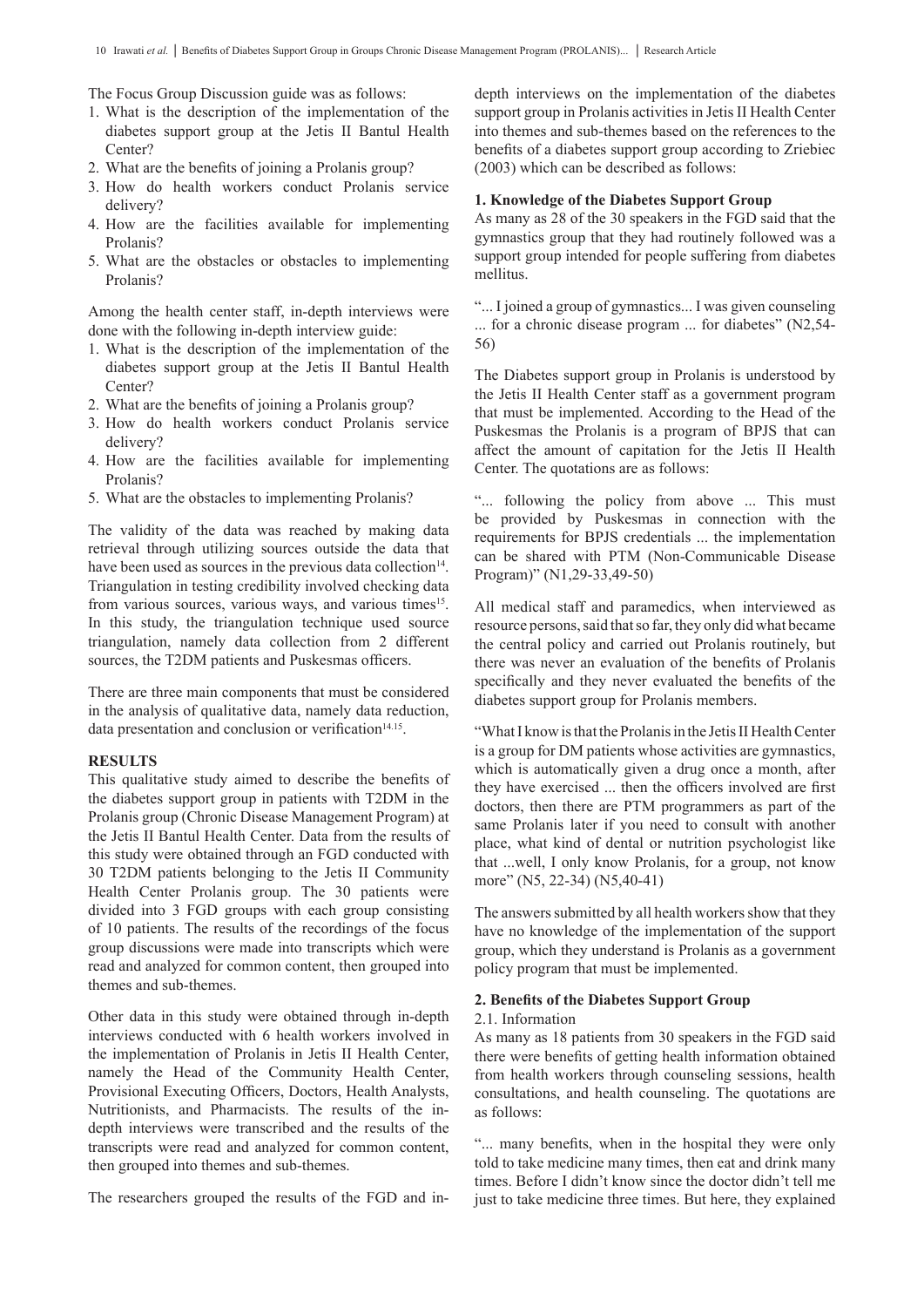to eat first, 3 new breaths, then, take medicine and then eat again. The knowledge is very much here. " (N24,172-177)

Twenty-two patients also revealed that with this group there were benefits to add insight and exchange information with fellow T2DM patients in the Prolanis group. This is seen in the quotations as follows:

"Here we can exchange experiences about eating problems, health problems, with this group we have many benefits ... we know that eating rules, know that health is checked also Prolanis also the purpose is to maintain health and know the sugar fluctuation besides that also must be able to maintain healthy diet. " (N23, 154-160)

"There is this group. ... I think it's more influential ... I am happy about it." (N2,482-483)

The benefits of information in the form of patient knowledge about diabetes obtained by patients are not limited to face to face meeting with health workers during a medical consultation but patients also get the opportunity to get health education through counseling held by the Puskesmas. For patients, education sessions through counseling forums are very useful, and one quote that show this is:

"... counseling for me is very important because those who did not know about the diet pattern that patients with DM should eat, it is not possible if you check with the doctor, it is explained one by one, the time is up to give an explanation to the patient. At the Panembahan Hospital, they were told they should just not eat sweet things, but not which ones ... " (N28,228-234)

## 2.2. Biopsychosocial support

From the FGD results, data obtained from 28 informants showed there were benefits in terms of biopsychosocial support, namely the existence of a sense of well-being, brotherhood, sharing, and the friendship between members that made patients happy when attending diabetes support group activities. Afterwards, patients feel healthy and the complaints that have been experienced so far are reduced and even disappear when participating in the gymnastics routine activities done by this group. A quotation that shows this is as follows:

"If not exercising do not participate in activities and do not take part in routine, my body feels rigid... doing gymnastics is good. Decreasing tension... sugar even though ... " (N12, 119-135)

The healthy feeling felt by patients after routinely taking part in the activities made patients feel happy when attending a diabetes support group meeting at Jetis II Health Center.

"... regulating sugar is stable and the blood circulation is smooth and relaxed because of participating in the exercise, the third, to burn the fat." (N24,94-99)

"First, I want to be healthy. Second, no pain in the body. If you don't do gymnastics, the body feels rigid. Medicine routine. Alhamdulillah is suitable to be screened for free."

(N7,427-430)

"want to be healthy, can reduce my blood sugar..." (N3,63)

Through Prolanis T2DM patients who are members of the diabetes support group also get the convenience of getting medication for one month which according to the patient it also makes it easier for patients. Patients also feel more attention by health workers more specific to their diabetes conditions.

"Yes, reducing the time to queue at the Puskesmas ... I used to go once every 10 days, now it's only one month, it's economical ... because when queuing up... sometimes I'm dizzy." (N13,770-779)

"..Is the control, note that everything about the disease is considered but also more specific ..." (N13,137-142)

Clinically, the patient revealed that their health condition was even better after joining the diabetes support group. The healthy feeling was felt by patients after routinely taking part in the activities held so that patients feel happy when attending a diabetes support group meeting at the Jetis II Health Center.

"The first reason to join was I want to be healthy, regulating sugar so that it can stabilize and have smooth blood circulation which becomes relaxed because of participating in the exercise, the third one will burn fat so that I will sweat," (N24,94-99)

"How healthy is it, reduced blood sugar for my noodles  $\ldots$ " (N3,63)

"... at first my heart was slow in my gymnastics but changed into a healthy way, number two, with the new friends such as Kodok." (N7,225-231)

Health staff informants in the interviews revealed that with Prolanis the treatment of T2DM patients increased, patients were more understanding when given health education and they participated in gymnastics. All of these activities were useful in preventing the complications of diabetes, as the results of the interviews showed:

"... can help in managing diabetes in patients when viewed from adherence to taking medication, diligent control, and so there is physical activity and often counseling about diseases to Prolanis members, yes, the hope is that DM patients can control their sugar levels more so it is intended for comprehensive management among the officers here ... to prevent complications." (N3,81-9)

Most patients express the benefits of the experience of pleasure when meeting with friends who are members of the diabetes support group. This is expressed in the following quotation:

"... happy for meeting with the mothers... meet ... together sick ... there is a fee... if there are those who go to the hospital there is little for 100 thousand social funds. If this group has visited friend ... then you can share it ... sincerely with the condition of blood sugar ... more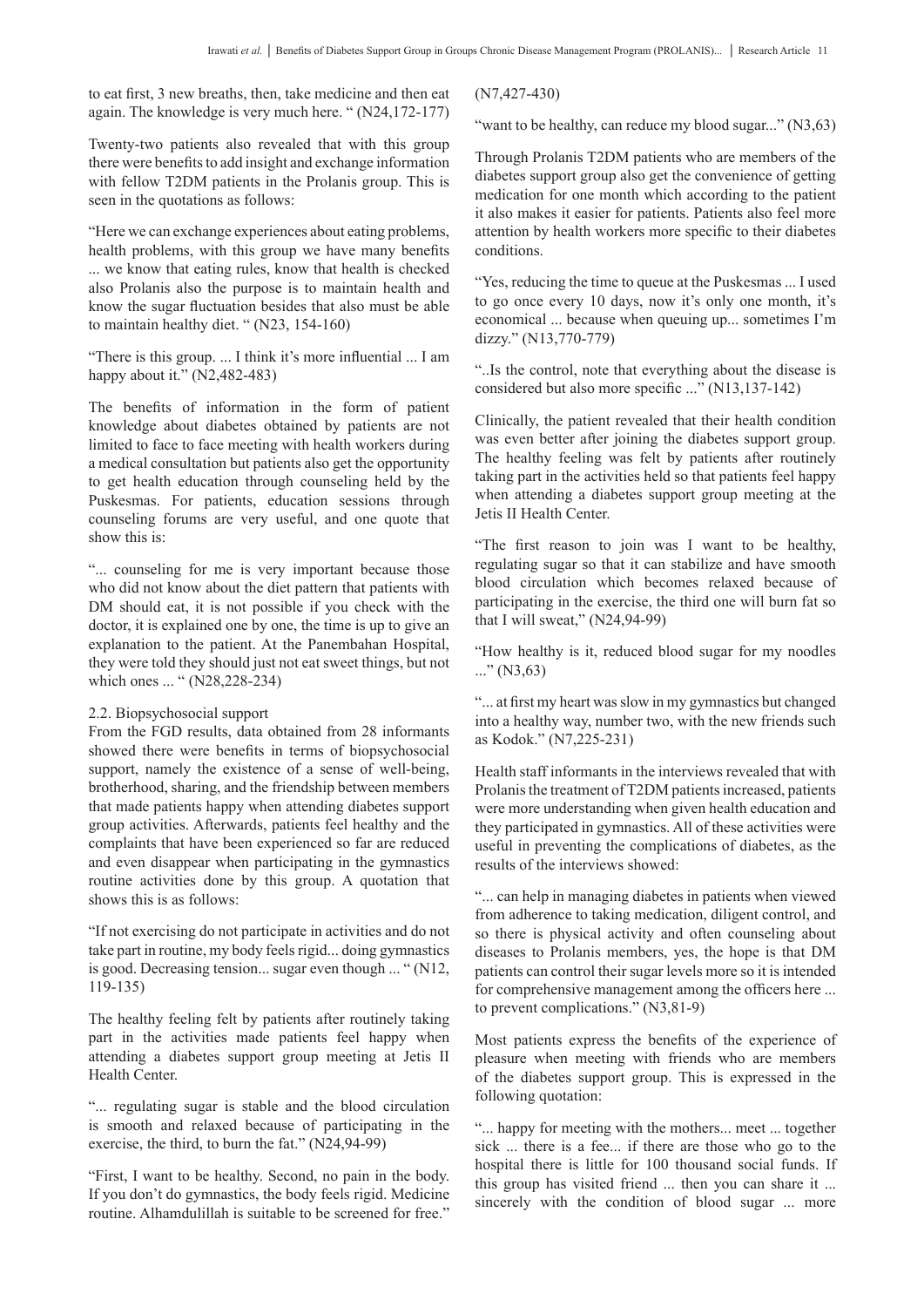enthusiastic ... same ... It's great it feels like there is a sense of ... Brotherhood ..., to add relatives and friend."

## 2.3. Individual Empowerment

From the FGD results, there was 1 patient who said that the diabetes support group should be able to be effective so that patients can control their blood sugar levels. According to the patient, an activity is needed so that Prolanis group with T2DM patients can be motivated to reduce their blood sugar levels. This is in accordance with the following quote:

"So, we are depending on the individual, how about if the diet is a bit strict if you want to program a month ahead, the program for diabetes, for example, we have to adjust our diet ... what if our friends lowered the laboratory numbers so we have the spirit to compete just like that ... so there is enthusiasm to recover to stabilize down. If it's going up and down and going up and down, what if we have a plan starting next month to compete against other patients." (N29,329-342)

From the data above, the knowledge of the concepts of a diabetes support group in the implementation of Prolanis in the Jetis II Health Center is unknown to both health workers and patients themselves. However, diabetes support group activities are routinely done in Jetis II Health Center for T2DM patients in Prolanis members, who get benefits from the support group including the benefits of getting information, biopsychosocial support, and community empowerment.

# **DISCUSSION**

#### **A. Knowledge**

Based on the results of the FGD, the majority of patients understood the diabetes support group as a Prolanis group consisting of diabetic patients with regular exercise every week. Meanwhile, the results of interviews with health workers found all officers said that they understood Prolanis as a policy program from above that had to be implemented and they also did not have specific knowledge about the diabetes support group.

This finding explains why there is a narrow understanding of patients about the diabetes support group because of the limited information obtained by patients from health workers who also do not understand the concepts of the support group. Organizing a diabetes management program needs good knowledge and understanding starting from identifying problems, means for solutions and supports, and factors that exist or are expected to emerge. By empowering all potentials, both human resources and health institutions and their supporting devices (organizations), it is hoped that all will lead to achieving the best diabetes management results<sup>16</sup>.

The definition of a support group is a group of people who are in the same condition and/or a group of people who care about certain conditions such as diabetes support group. The diabetes support group in Prolanis Jetis II Health Center is one of the secondary preventive efforts that can be done to help manage diabetes. A good support group must have proper planning that is through several stages, namely: the belief of group members in the usefulness and effectiveness of the support group, the existence of supporting institutions, and clear group concepts $17$ .

#### **B. Benefits**

Based on data obtained about the benefits of the diabetes support group the results are illustrated as follows:



## **B.1. Biopsychosocial support**

Most patients claim to have benefited especially from the biopsychosocial support since they joined the diabetes support group. Physically, many complaints are reduced and they feel healthy. Positive feelings that arise include: being in the same boat, brotherhood, sharing hopes, experiences, fears, and worries during suffering from diabetes. These feelings generate a sense of sincerity towards their condition and more enthusiasm for treatment.

In line with the data obtained from health staff sources, there was a difference in the level of adherence to treatment in Prolanis patients when compared to non Prolanis patients. This finding is consistent with research that shows that the level of knowledge and medication adherence in patients who follow support groups such as diabetes support group is higher than the group of patients who do not follow the support group. The creation of equality of perspectives between officers and patients will also improve patient compliance in treatment<sup>13,18</sup>.

Nevertheless, the data obtained from the FGD still show many patients who clinically have blood sugar levels that are still unstable, going up and down alternately. From the results of interviews with health workers, similar data were found that the clinical parameters of Prolanis patients were not significantly different compared to those not in Prolanis. This result is in accordance with the results of the study which stated that there were no significant differences in clinical parameters between patients given education in support groups with patients who did not join the support group<sup>19</sup>.

The healthy feelings that the patients have with the fact that there is no significant improvement in the clinical parameters of the patient show that there is a subjective condition but objectively the cure is not obtained, instead patients recover from "illness" rather than recover from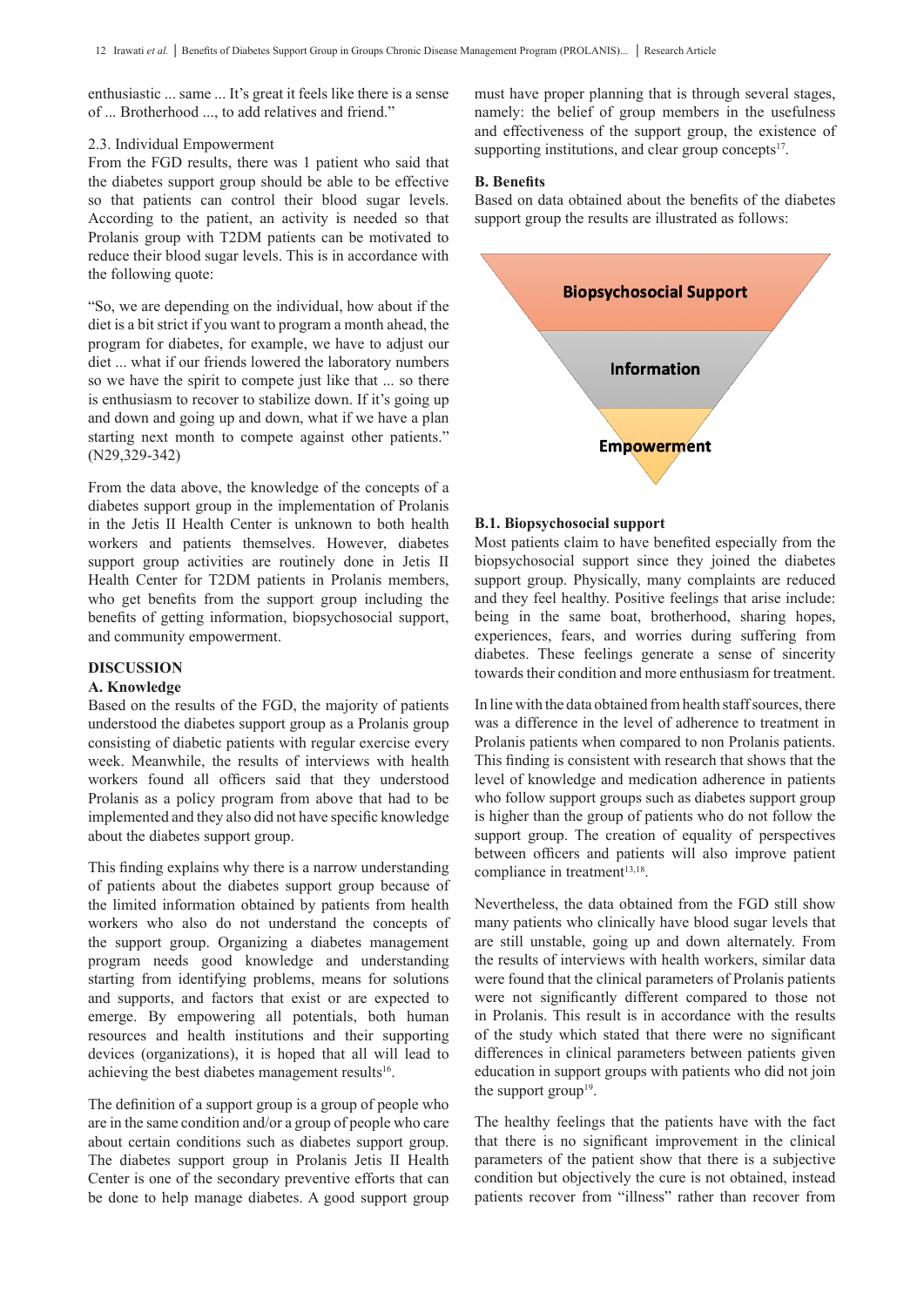the "disease" 9.

## **B.2. Information**

Patients with T2DM from the Jetis II Community Health Center Prolanis group revealed the importance of the information they obtained from participating in the support group. Information was obtained through exchanging experiences and insights with fellow members. Information was also obtained from Puskesmas officers through medical consultations and group education. According to Nair et al. (2007) the patient's assessment of the benefits and risks of treatment is a continuous process and requires continuous interaction with the health system to always provide an understanding of the condition of diabetes<sup>20</sup>.

In the Prolanis group of Jetis II Health Center, the results of the study showed that more information was obtained from Puskesmas officers and there was no specific session that explored the experiences of each group member in dealing with diabetes. Whereas according to Zriebiec, receiving constructive information, suggestions, or criticism from other people who experience the same problem may be easier than accepting the same advice from health care professionals<sup>17</sup>.

## **B.3. Individual empowerment**

The benefits of empowerment that can be found in the support group at Jetis II Health Center are only found in a few patients. Empowerment is a strategic issue that is often sought through inpatient health efforts. Research in India supports this opinion that support groups are one strategy that is effective and does not require large costs to generate patient empowerment so that it can influence changes in lifestyle and patient behavior so that blood sugar levels can be controlled and health status can be better<sup>21</sup>.

According to the reference from WHO to create empowerment, 4 basic components are needed, namely, the patient understands his role, sufficient knowledge to be able to take over the activities and relate to the officer, the environment that facilitates, and skills improvement. At the Jetis II Health Center, the basic components were not fulfilled, which would make the patient become the expert person about his own health condition. Patients do not understand their role as patients because of the lack of knowledge of patients and health center staff about a good support group. Individual empowerment is the final result expected in the application of patient-centered care which is one of the principles of Family Medicine. The role of family doctors has a strategic position as a driver of strength that exists in patients and stimulates the ability of patients to be self-regulating so that a dynamic therapeutic process is carried out and produces better health status<sup>22</sup>.

Accordingly, based on the analysis of researchers about the description of the benefits of a diabetes support group in Prolanis shown by the illustration of the reverse triangle. The inverse triangle with the benefits of biopsychosocial is at the top position and the benefits of empowerment are in the least position explaining the reality of the conditions of the T2DM patients who are members of the Prolanis group. They are recovering from illness but disease recovery is not

achieved. They become empowered to make themselves healthy as a whole person. The impact of empowerment that few patients get causes achievement of health status that is not optimal according to these expectations because the health achieved is not comprehensive physically and psychologically. So, the successful management of T2DM patients through Prolanis has not been optimally suited to Prolanis' goal of encouraging patient independence to achieve a better quality of life.

The results of this study besides being applied to the Jetis II Health Center, can also possibly occur at other health centers that have the same characteristics and conditions.

#### **The limitations of this study**

The limitations of this study include the subjectivity of the researcher, since the research depends on the interpretation of the researcher about the meaning implied by the results of the study so that the bias tendency persists. Another limitation is the lack of understanding of the respondents to the research questions.

Recommendations for researchers who will conduct similar research encourage using data retrieval obtained from patients' perceptions carried out in in-depth interviews to further explore the patient's experience when joining the Prolanis diabetes support group. This research is still a preliminary study and more in-depth research needs to be done about the benefits obtained by a support group for patient outcomes if using clinical parameters.

## **CONCLUSIONS**

The diabetes support group at Jetis II Community Health Center was done in Prolanis activities routinely with the participants as patients with T2DM of Prolanis group members.

Results showed the implementation of the diabetes support group in Prolanis is not yet in line with the ideal concepts of a diabetes support group because of the limited knowledge of Puskesmas officers even though there are several benefits from the support group: biopsychosocial support, getting information and community empowerment.

The benefits of the diabetes support group in Prolanis are shown by an inverted triangle illustration. The inverse triangle with the benefits of biopsychosocial at the top and the benefits of empowerment in the lower position is explaining the reality of the conditions of T2DM patients who are members of the Prolanis group are recovering from "illness" but no cure is achieved for the "disease".

The impact of little or low empowerment in patients causes the achievement of health status that is not optimal according to expectations because the health obtained is not comprehensive physically and psychologically. As a result, the successful management of T2DM patients through Prolanis has not been optimal in accordance with Prolanis' goal of encouraging patient independence to achieve good health status.

For this reason, it is recommended that all Puskesmas make the Prolanis implementation evaluation team, conduct an